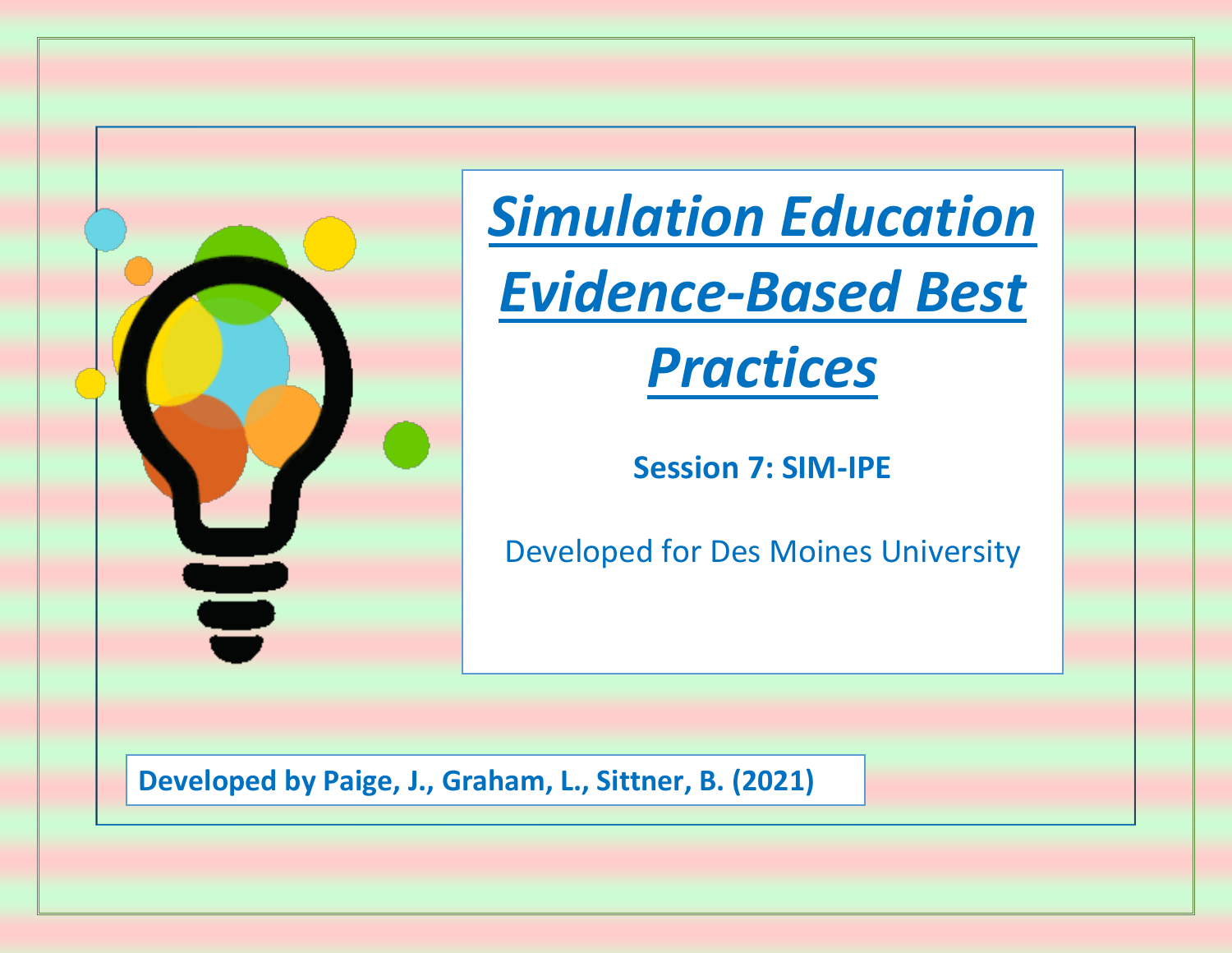The purpose of this workbook is to provide a resource to further develop your skillset as a simulation educator. Associated with each of the *Simulation Education Evidence-Based Best Practices* sessions is a workbook that contains short self-learning activities and resources. Please take some time between sessions to apply what you learned. Prior to the next session, answers and explanations will be provided on the activities designed for each session.

If you have any questions, please don't hesitate to connect with us.



Jane B. Paige PhD, RN, CNE, CHSE [paige@msoe.edu](mailto:paige@msoe.edu)

Leslie Graham RN MN PhD(c) CNCC CHSE CCSNE [leslie.graham@durhamcollege.ca](mailto:leslie.graham@durhamcollege.ca)

Barbara Sittner PhD, RN, APRN-CNS, ANEF [Barbara.Sittner@bryanhealth.org](mailto:Barbara.Sittner@bryanhealth.org)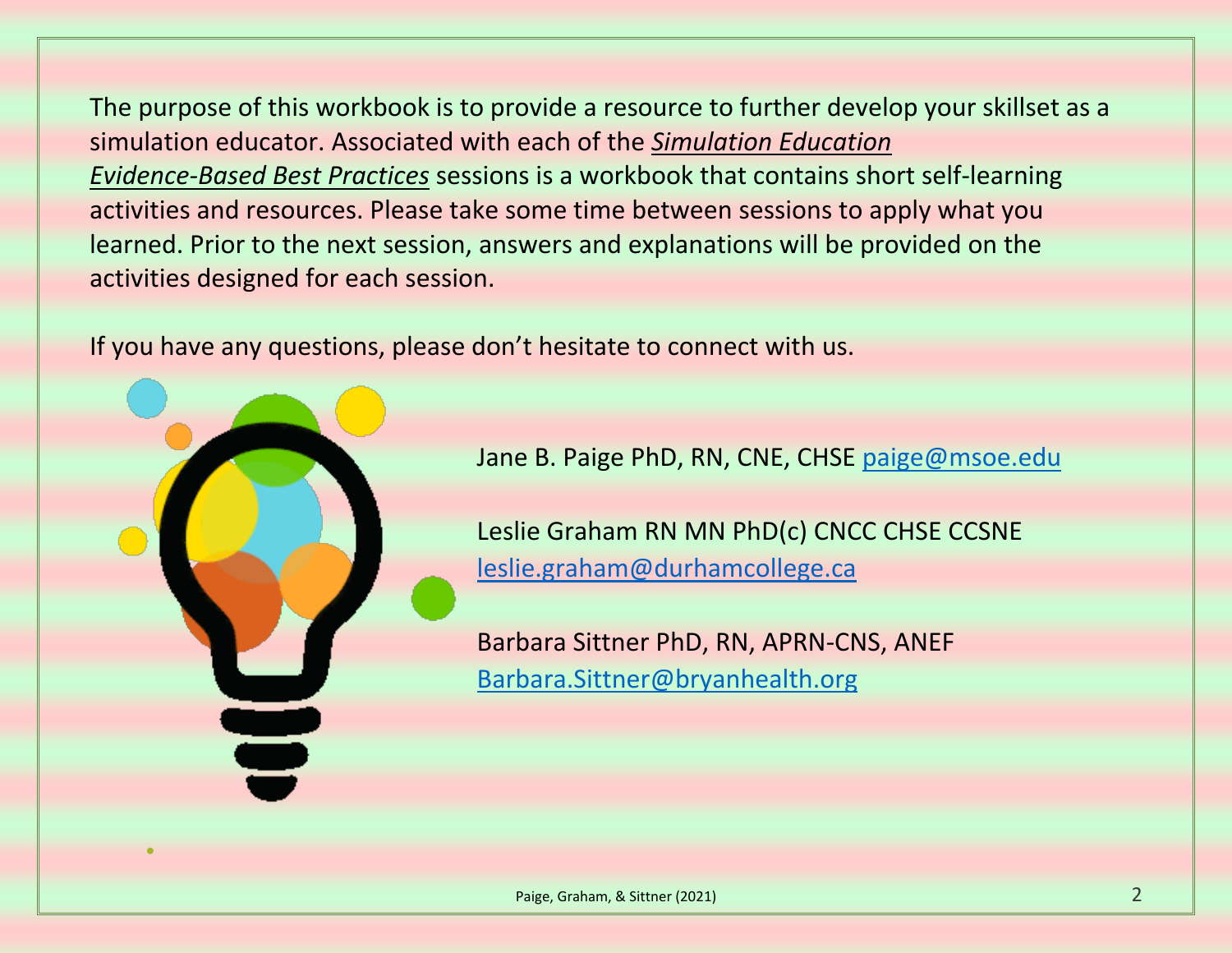# **Accreditation for IPE**

## • **Accreditation Commission for Education in Nursing (ACEN)**

- **Curriculum, 4.6 The curriculum and instructional processes reflect educational theory, interprofessional collaboration, research, and current standards of practice.**
- **<https://www.acenursing.org/acen-accreditation-manual-standards-and-criteria/>**

# • **Accreditation Standards for Clinical Postgraduate PA Programs ©**

- **Section B Curriculum, B1.11 – B1.15**
	- **[http://www.arc-pa.org/wp-content/uploads/2020/11/Postgrad-Standards-3rd-ed\\_FINAL7.20.pdf](http://www.arc-pa.org/wp-content/uploads/2020/11/Postgrad-Standards-3rd-ed_FINAL7.20.pdf)**

## • **Commission on Accreditation in Physical Therapy Education**

- **Standard 6 Comprehensive Curriculum Plan, Required Element 6F** 
	- **<https://www.capteonline.org/globalassets/capte-docs/capte-pt-standards-required-elements.pdf>**

# • **Commission on Osteopathic College Accreditation (COCA)**

- **Standard 5: Learning Environment, Element 5.1: Professionalism**
- **Standard 6: Curriculum, Element 6.8: Interprofessional Education for Collaborative Practice** • **<https://osteopathic.org/wp-content/uploads/2018/02/com-continuing-accreditation-standards.pdf>**

# • **Council on Education for Public Health**

**• D2. MPH Foundational Competencies (SPH and PHP), Interprofessional<sup>12</sup> Practice 21:** 

 **Perform effectively on interprofessional teams**

- **D3. DrPH Foundational Competencies (SPH and PHP, if applicable), Policy & Programs: 17. Propose interprofessional team approaches to improving public health**
	- **<https://media.ceph.org/documents/2016.Criteria.pdf>**

# • **Council on Podiatric Medical Education (CPME or Council)**

- **Standard 4 Curriculum, Domain VI: Interprofessional Collaborative Practice**
- **[https://www.cpme.org/files/CPME%20120%20Standards%20and%20Requirements%20for%20Accrediting%20Colleges%20of%20Podiatr](https://www.cpme.org/files/CPME%20120%20Standards%20and%20Requirements%20for%20Accrediting%20Colleges%20of%20Podiatric%20Medicine%20October%202019%20-%20DP%20Edit.pdf) [ic%20Medicine%20October%202019%20-%20DP%20Edit.pdf](https://www.cpme.org/files/CPME%20120%20Standards%20and%20Requirements%20for%20Accrediting%20Colleges%20of%20Podiatric%20Medicine%20October%202019%20-%20DP%20Edit.pdf)**
- **Canadian Interprofessional healthcare collaboration** 
	- http://www.cihc-cpis.com/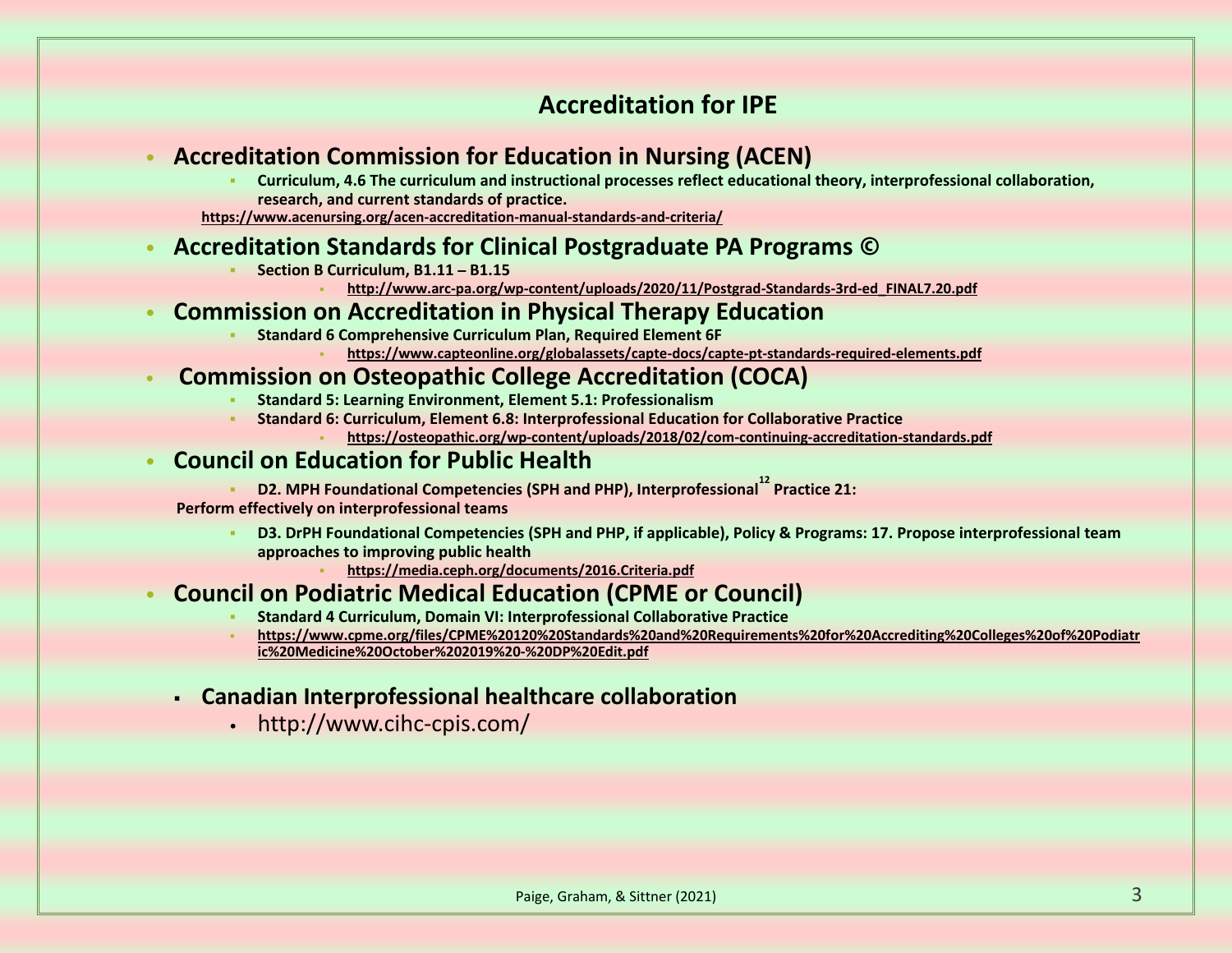# **Tools for IPE**

Centre for Interprofessional Education <https://ipe.utoronto.ca/tools-toolkits>

Interprofessional care competency framework and team assessment tookit https://odha.on.ca/wp-content/uploads/2017/05/IPC-Framework-and-Toolkit-Web.pdf

RIPLS: Readiness for interprofessional learning scale

<https://nexusipe.org/informing/resource-center/ripls-readiness-interprofessional-learning-scale>

Center for Health and Interprofessional Practice (The University of Texas at Austin) https://healthipe.utexas.edu/